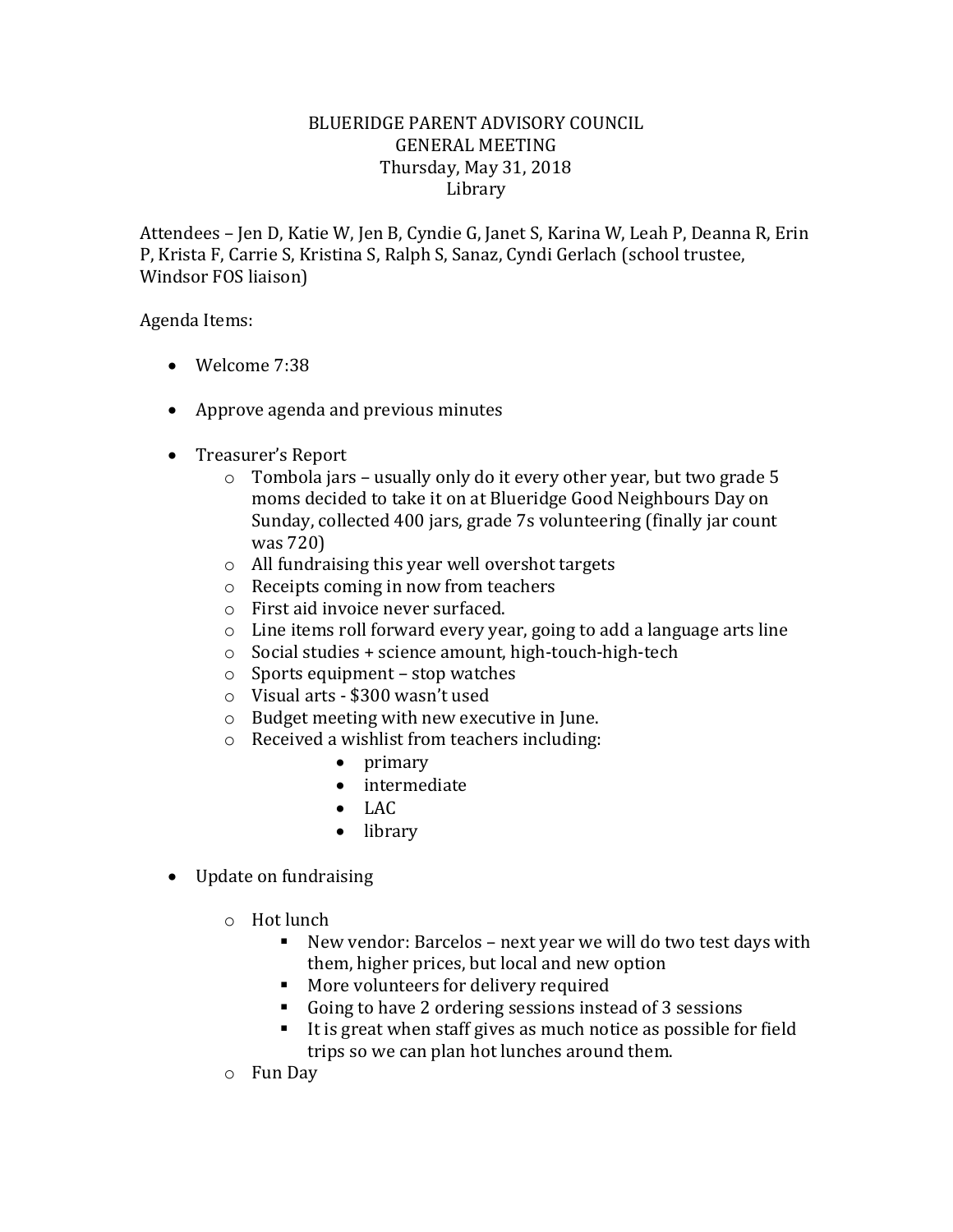- June 20, lunch (Subway) will be a grade 6 fundraiser for grade 7.
- Freezies healthy ones are super expensive, so getting small unhealthy freezies.
- Grade 4 allocated event  $=$  running concession
	- Leftover ice cream available from Ice Cream Social to sell (need some buckets for ice)
- Retro theme
- Current business
	- $\circ$  EcoKids vegetable garden planted with kindies. Grade 1 + 2 mothers day planting seeds.
		- The district said they are going to replace all of the garden beds over the summer.
		- 2 more barrel bins in the front.
		- District also offering options around the front door.
	- o Family of Schools meeting report (attended by Jaimie M)
		- Windsor is lacking PAC members for next year
		- This year's grade 9s will plan next year's gala, but as of right now no volunteers, no planning committee.
		- Question about whether we join forces similar to the Seycove FOS, sharing volunteers, sharing benefits.
		- Windsor PAC will be circulating questionnaire re: school laptops
		- Seymour Heights parent social Heights Nights only 30 tickets (mostly grade 1 parents) – still raised over \$3000.
			- Popular money maker heads or tails \$25.
		- Lynnmour fun day bear came during picnic
		- **EXECUTE:** Lynnmour wasn't able to afford a bus to go to Swangard track meet, Seymour Heights is going to help out.
	- o District PAC report
		- Pitch re: BC-wide central portal, schools could opt into it (or DPAC could) and within it classes would have its own portal (replace directory).
		- AGM elected new members
		- **Budget**
	- o Grade 3 Big House or Grouse status
		- No communication went out from teachers re: Grouse (not Big House), going June 25. Need drivers and volunteers.
	- o Kindergarten orientation
		- $\blacksquare$  June 4 + June 11 (9-10 + 10:45-11:45)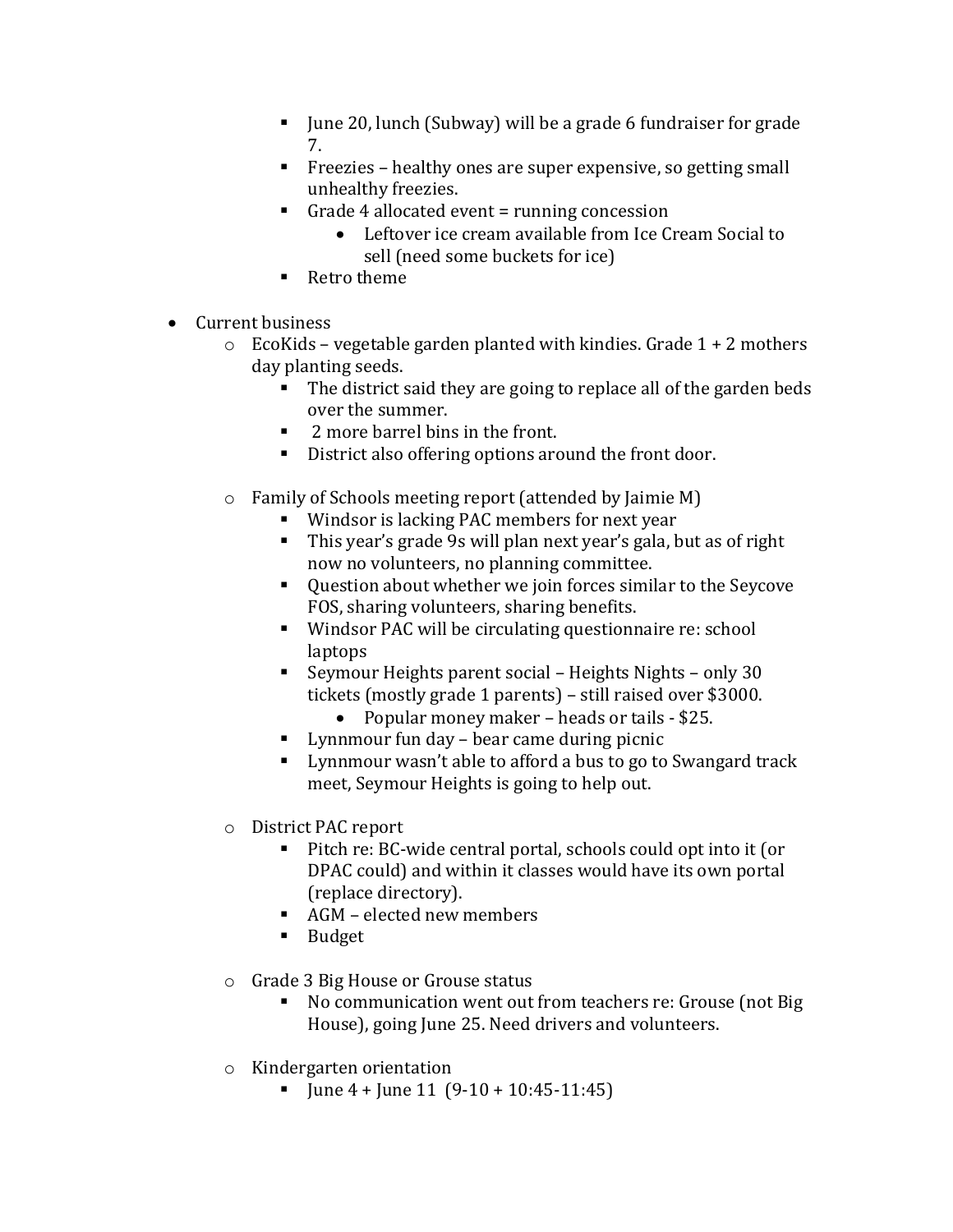- $\blacksquare$  Jaimie and/or Jen D will be there to speak with new parents
- Will offer signup to kindie families to ask questions and set up pre-kindie playdates
- o Ice Cream Social
	- Went very well. 307 cones ordered plus 78 who couldn't get the system to work. Thank you teachers!
- o Staff Appreciation lunch
	- May 25. Cards were made by kids. A chef put together a greek spread, lots of desserts, bouquets were raffled off.
- o BPAC Committees / Recruiting Volunteers
	- We need to get the parents of younger kids involved
	- Will meet as an exec in June to put together some ideas for next year
	- Emergency preparedness committee
- o Wafaa will be leaving the milk and veggie program. Heather has agreed to take on the role and will work with Wafaa in the fall to be trained. Heather has been in touch with our admin to get her food safe up to date.
- Principal / Vice Principal report
	- o 6 staff and Deanna went to Delta for pro D about Story Workshop. Literacy consultant. Came back and purchased some materials for story workshop. Purchased a colour printer to support it, PAC is buying ink.
	- o Handsworth track event went really well 63 students going to Swangard (qualifying).
	- o Km club super popular.
	- o Erin is being transferred to Mount Royal, their VP is coming here (Susan Tegan).
	- o Students reflecting on core competencies will be coming home soon. Some will come home as paper copies, some electronic, hope is that parents have a conversation with the child because it is a reflection on their own learning.
	- $\circ$  Grad theme red carpet (or blue carpet?)
	- o Back to school BBQ idea around speakers at the BBQ re: 50 year anniversary celebration.
	- o Art Starts grant legacy piece:
		- Glass tile mosaic mural grant application concept will be around stories from the community.
		- If we don't get the Art Starts grant there may be an opportunity through a neighbourhood grant parents can apply for.
	- o School is being painted this year, plus hopscotch.